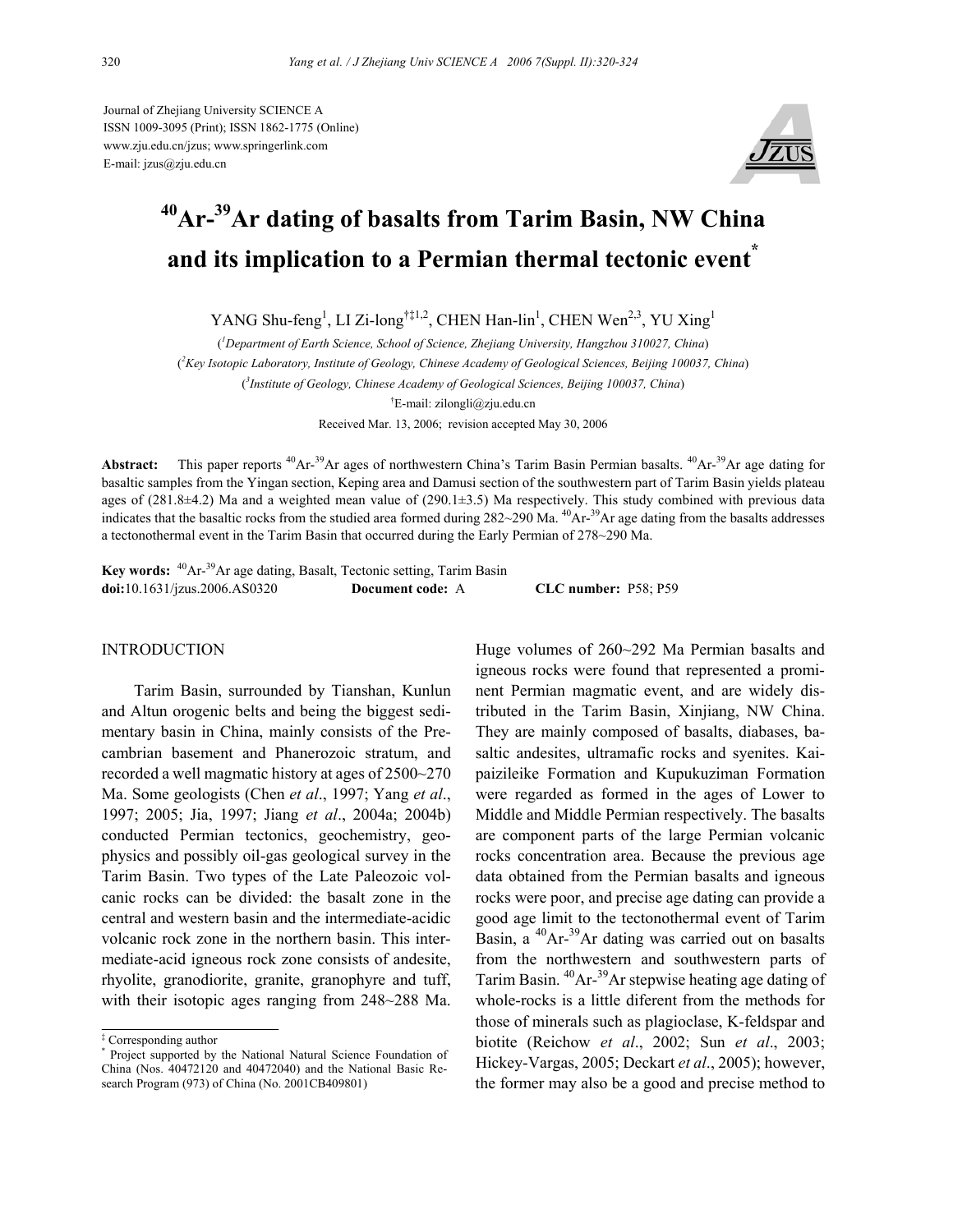determine the ages of basic volcanic rocks. This paper will present  ${}^{40}Ar^{-39}Ar$  ages, and then discuss Permian magmatic thermal event that possibly happened in the Tarim Basin.

## SAMPLES, <sup>40</sup>AR/<sup>39</sup>AR STEPWISE INCREMENTAL HEATING METHOD AND RESULTS

The Yingan section is located in the northwestern part of the Tarim Basin (Fig.1) and a field occurrence of 180°∠44° in the surrounding sedimental stratum. The basalt layers had total thickness of ca. 530 m in this section except for small amounts of intercalated Permian sedimental layers composed of mudstones, siltstones, and mud-bearing limestones. The Damusi section occurred in Yecheng County, southwestern part of the Tarim Basin (Fig.1), and massive basalt layers were interlayered in the middle part of Early Permian Qipan Formation with 220°∠50° and were approximately 42 m thickness.

Samples of Yg20-21 and Txn25-21 for the 40Ar-39Ar age dating were from the third basaltic layer

among a total of four basaltic layers of the Yingan section, and from the interlayer of the Damusi section (Fig.1). The two samples consist mainly of groundmass of microlites of plagioclase, clinopyroxene and iron oxides with small amounts of olivine. The groundmass had intersertal and crytocrystalline textures, and massive structures. Both of the two samples had no phenocrysts, vesicular and amygdaloidal structures that can be used to measure  $^{40}Ar^{-39}Ar$  ages.

The sample bottle treated was irradiated for 3223 min in the nuclear reactor, Chinese Institute of Atomic Energy of Beijing. The reactor delivers the density of a neutron flow of  $~6.0 \times 10^{12}$  n/(cm<sup>2</sup>·s). The integrated neutron flux is about  $1.16 \times 10^{18}$  n/cm<sup>2</sup>. The Ar extraction system is composed of an electron bombardment heated furnace in which the samples are heated under vacuum. The released gases are admitted to a purification system. Ar purified was trapped in an activated charcoal finger at liquid-nitrogen temperature, and then released into the MM-1200B Mass Spectrometer to analyze Ar isotope. Measured isotopic ratios were corrected for the mass discrimination, atmospheric Ar component, blanks



**Fig.1 Tectonic sketch map of Tarim Basin and sample locations of Yingan and Damusi sections**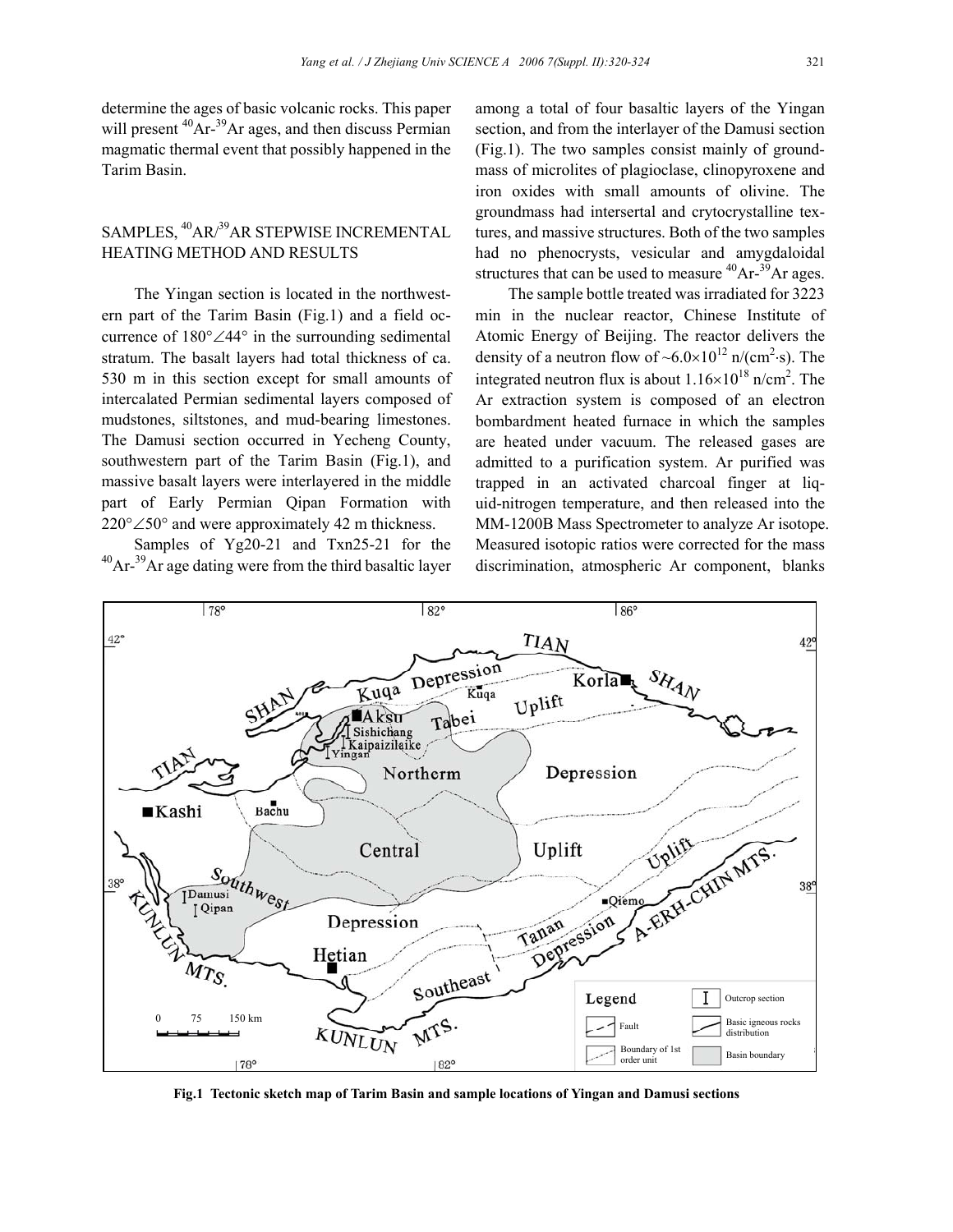and irradiation induced mass interference. The correction factors of interfering isotopes produced during irradiation were determined by analysis of irradiated  $K_2SO_4$  and  $CaF_4$  pure salts with their values being:  $({}^{36}Ar^{37}Ar)_{Ca} = 0.000240$ ;  $({}^{40}Ar^{39}Ar)_{K} = 0.004782$ ; and  $(^{39}Ar^{37}Ar)_{Ca} = 0.000806$ . The blanks of the m/e=40, m/e=39, m/e=37, m/e=36 are less than  $6\times10^{-15}$  mol,  $4\times10^{-16}$  mol,  $8\times10^{-17}$  mol and  $2\times10^{-17}$  mol respectively. The decay constant used is  $\lambda = 5.543 \times 10^{-10} \text{ a}^{-1}$ (Steiger and Jager, 1977). All  $37$ Ar were corrected for radiogenic decay (half-life 35.1 d). The monitor used in this work is an internal standard of Fangshan biotite (ZBH-25) with age of 132.7 Ma and potassium content of 7.6%. Detailed analytical techniques can be seen in (Chen *et al*., 2002).

 $^{40}Ar^{-39}Ar$  dating conducted on whole-rock basalts from the Yingan section yielded a plateau age of (281.8±4.2) Ma (2 $\sigma$ ) including 35.3% of the <sup>39</sup>Ar and anti-isochron age of  $(282.5\pm4.4)$  Ma  $(2\sigma)$  with *MSWD*=0.26 for sample Yg20-21, and a weighted mean value of  $(290.1\pm3.5)$  Ma for sample Txn25-21 in the Ar/Ar age diagrams (Fig.2).  $^{40}Ar^{-39}Ar$  stepwise heating data of whole-rocks from the Tarim basalt samples can be seen in Table 1.

#### DISCUSSION

The Permian volcanic rock suites have spatial and temporal magmatic association in the Tarim Basin based on previous study of Chen *et al*.(1997) and Yang *et al*.(2005). K-Ar studies of samples of the Yingan section and Damusi section (unpublished data) indicate also presence of Permian thermal disturbance between (287.2±5.6) Ma and (289.6±5.6) Ma, respectively. Some geochronological data for Permian magmatic rocks are shown in Table 2, with some section locations being seen in Fig.1. Yang *et al*.(1996) got a plateau <sup>40</sup>Ar-<sup>39</sup>Ar age of (278±1.4) Ma from the Kupukuziman Formation in the Sishichang section. The syenite has <sup>40</sup>Ar-<sup>39</sup>Ar age of  $(277.7\pm1.3)$ Ma (Yang *et al*., 1996), when it formed under within-plate environment. K-Ar analyses of basaltic rocks from the lower to upper parts of the basalt layers from the Kaipaizileike Formation yielded weighted mean K-Ar ages ranging from 260 Ma to 290 Ma. This is interpreted as the eruption age of the Kaipaizileike volcanic rocks.

The basalts display rich K, Rb, Ba, Th, LILE and



**Fig.2 40Ar/39Ar stepwise incremental heating measured results. (a) A plateau age of Yg20-21 from the Yingan section; (b) An isochore age of Yg20-21 from the Yingan section; (c) A weighted mean age of Txn25-21 from the southwestern part of the Tarim Basin** 

LREE, higher LREE/HREE ratios, negative Eu anomalies and flat Nb and Ta pattern in the spider diagram. These geochemical features combined with discriminative tectonic diagrams indicate that the basalts erupted on tectonic setting similar to that of continental within-plate. Geochemical and Nd isotopic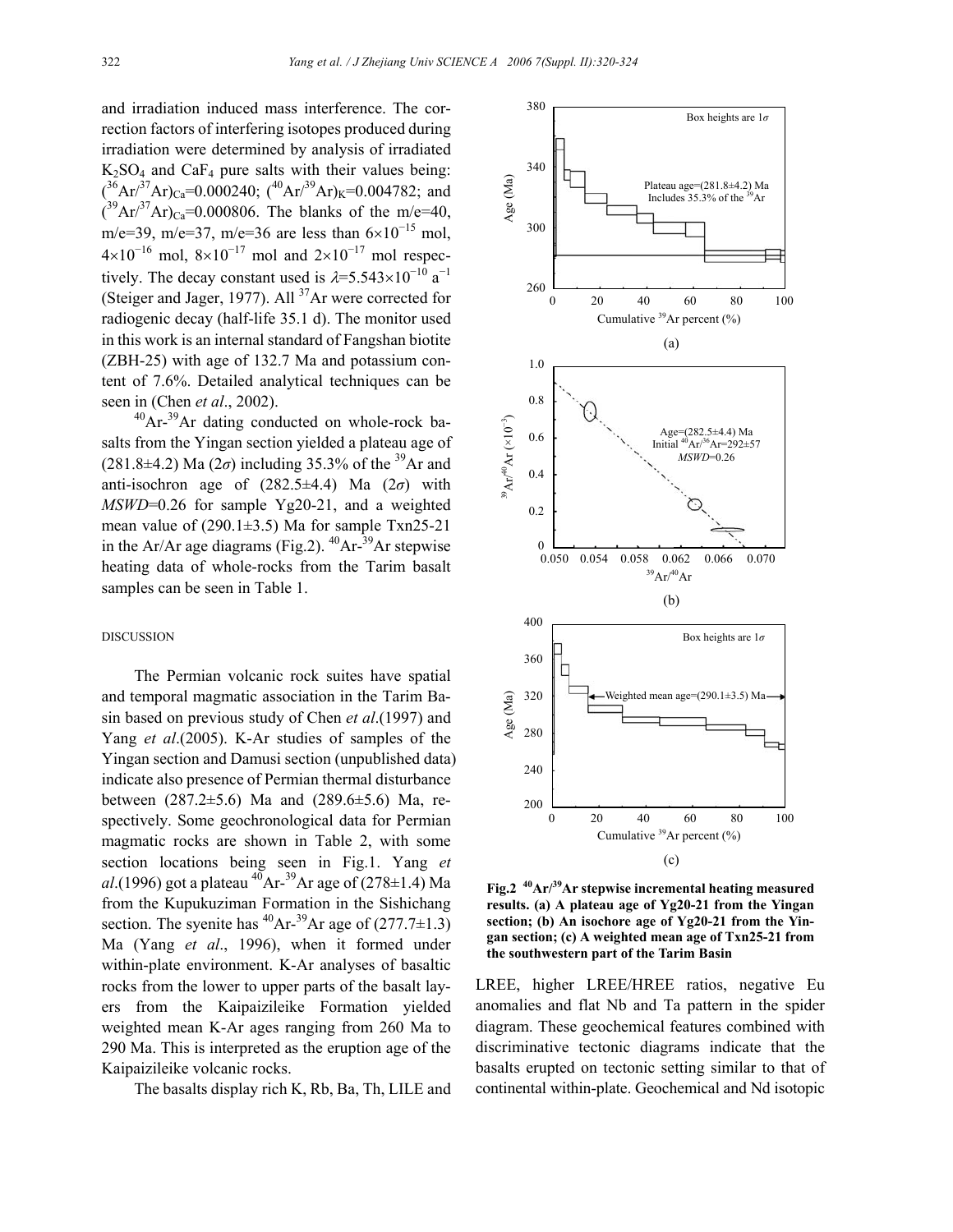|      |         | $T({}^{\circ}C)$ $({}^{40}Ar/{}^{39}Ar)_{m}$ $({}^{36}Ar/{}^{39}Ar)_{m}$ $({}^{37}Ar/{}^{39}Ar)_{m}$ $({}^{38}Ar/{}^{39}Ar)_{m}$ |        |        | $\cal F$ | $\frac{39}{9}$ Ar<br>$(\times 10^{-14})$<br>mol | $\frac{39}{2}Ar$ (Cum.)<br>$\frac{1}{2}$ | Age<br>(Ma) | $\pm 1\sigma$<br>(Ma) |
|------|---------|----------------------------------------------------------------------------------------------------------------------------------|--------|--------|----------|-------------------------------------------------|------------------------------------------|-------------|-----------------------|
|      |         |                                                                                                                                  |        |        |          |                                                 |                                          |             |                       |
| 500  | 37.6607 | 0.0657                                                                                                                           | 0.6128 | 0.0104 | 18.2844  | 3.45                                            | 0.06                                     | 346.0       | 16                    |
| 600  | 18.6196 | 0.0133                                                                                                                           | 1.1620 | 0.0277 | 14.7924  | 59.69                                           | 1.19                                     | 284.6       | 3.5                   |
| 700  | 19.4889 | 0.0025                                                                                                                           | 0.8019 | 0.0138 | 18.8158  | 184.01                                          | 4.65                                     | 354.8       | 3.7                   |
| 800  | 18.3428 | 0.0027                                                                                                                           | 0.9937 | 0.0164 | 17.6320  | 128.93                                          | 7.08                                     | 334.4       | 3.3                   |
| 900  | 17.7489 | 0.0013                                                                                                                           | 1.1263 | 0.0145 | 17.4688  | 339.05                                          | 13.47                                    | 331.6       | 5.3                   |
| 950  | 16.8931 | 0.0007                                                                                                                           | 0.8518 | 0.0135 | 16.7514  | 508.72                                          | 23.04                                    | 319.1       | 3.2                   |
| 1000 | 16.4271 | 0.0006                                                                                                                           | 0.8096 | 0.0128 | 16.3094  | 669.96                                          | 35.66                                    | 311.4       | 3.0                   |
| 1050 | 16.1896 | 0.0009                                                                                                                           | 0.9556 | 0.0132 | 16.0061  | 379.07                                          | 42.80                                    | 306.1       | 3.1                   |
| 1100 | 15.8484 | 0.0010                                                                                                                           | 1.2463 | 0.0142 | 15.6496  | 735.38                                          | 56.64                                    | 299.8       | 3.6                   |
| 1150 | 15.8091 | 0.0012                                                                                                                           | 1.6463 | 0.0161 | 15.5855  | 429.11                                          | 64.72                                    | 298.7       | 4.7                   |
| 1250 | 14.9724 | 0.0031                                                                                                                           | 6.6931 | 0.0157 | 14.6064  | 1382.69                                         | 90.76                                    | 281.3       | 3.7                   |
| 1320 | 15.7009 | 0.0055                                                                                                                           | 7.2199 | 0.0161 | 14.6824  | 348.34                                          | 97.32                                    | 282.6       | 3.2                   |
| 1400 | 18.6203 | 0.0156                                                                                                                           | 7.1004 | 0.0190 | 14.6020  | 142.41                                          | 100.00                                   | 281.2       | 3.9                   |

**Table 1 40Ar-39Ar stepwise heating data of whole-rocks from the Tarim basalt samples** 

Step heating for Yg20-21;  $W=120.00$  mg;  $J=0.011552$ ; *m*: measured isotopic ratios;  $F=\ast^{40}Ar^{39}Ar$ , is the ratio of radiogenic Argon40 and Argon39

|      |         |        | $T({}^{\circ}C)$ $({}^{40}Ar/{}^{39}Ar)_{m}$ $({}^{36}Ar/{}^{39}Ar)_{m}$ $({}^{37}Ar/{}^{39}Ar)_{m}$ $({}^{38}Ar/{}^{39}Ar)_{m}$ |        | $\boldsymbol{F}$ | $^{39}Ar$                       | 39<br>Ar (Cum.)   | Age   | $\pm 1\sigma$ |
|------|---------|--------|----------------------------------------------------------------------------------------------------------------------------------|--------|------------------|---------------------------------|-------------------|-------|---------------|
|      |         |        |                                                                                                                                  |        |                  | $(\times 10^{-14} \text{ mol})$ | $\left(\%\right)$ | (Ma)  | (Ma)          |
| 500  | 15.9835 | 0.0150 | 0.3008                                                                                                                           | 0.0770 | 11.5758          | 8.88                            | 0.13              | 227.6 | 4.4           |
| 600  | 19.1498 | 0.0192 | 1.3516                                                                                                                           | 0.0236 | 13.5777          | 55.20                           | 0.93              | 264.2 | 6.5           |
| 700  | 20.3905 | 0.0029 | 1.3133                                                                                                                           | 0.0150 | 19.6450          | 215.89                          | 4.07              | 370.9 | 5.7           |
| 800  | 18.6857 | 0.0015 | 1.1296                                                                                                                           | 0.0171 | 18.3371          | 218.98                          | 7.25              | 348.4 | 5.7           |
| 900  | 17.3840 | 0.0013 | 1.0355                                                                                                                           | 0.0130 | 17.0943          | 560.95                          | 15.41             | 326.8 | 3.8           |
| 950  | 16.0467 | 0.0009 | 1.5455                                                                                                                           | 0.0130 | 15.9106          | 1015.06                         | 30.17             | 306.0 | 3.7           |
| 1000 | 15.3797 | 0.0009 | 2.0684                                                                                                                           | 0.0127 | 15.2702          | 1081.60                         | 45.90             | 294.6 | 3.2           |
| 1050 | 15.2649 | 0.0007 | 1.5573                                                                                                                           | 0.0132 | 15.1700          | 1358.61                         | 65.65             | 292.8 | 4.4           |
| 1100 | 14.9042 | 0.0007 | 1.2368                                                                                                                           | 0.0141 | 14.8051          | 1171.74                         | 82.69             | 286.3 | 3.1           |
| 1150 | 14.7412 | 0.0013 | 1.7826                                                                                                                           | 0.0160 | 14.4965          | 546.89                          | 90.64             | 280.8 | 2.9           |
| 1250 | 14.0176 | 0.0031 | 7.9845                                                                                                                           | 0.0186 | 13.7615          | 423.87                          | 96.80             | 267.6 | 2.7           |
| 1400 | 15.1904 | 0.0093 | 14.8159                                                                                                                          | 0.0210 | 13.6537          | 219.99                          | 100.00            | 265.6 | 3.0           |

Step heating for Txn25-21; *W*=120.00 mg; *J*=0.011618; *m*: measured isotopic ratios;  $F = *^{40} Ar/{}^{39}Ar$ , is the ratio of radiogenic Argon40 and Argon39

|  |  |  | Table 2 Some geochronological data of the Permian basalts from Tarim Basin |  |  |
|--|--|--|----------------------------------------------------------------------------|--|--|
|  |  |  |                                                                            |  |  |

| Sampling sections           | Stratum (Formation) | Lithology     | Methods                   | Results (Ma)                            | References                                                 |
|-----------------------------|---------------------|---------------|---------------------------|-----------------------------------------|------------------------------------------------------------|
|                             | Kupukuziman         | Basalt        | $K-Ar$                    | $289.0 \pm 6.1^a$                       | a: Zhang et al. $(2003)$                                   |
|                             |                     |               |                           | $272.9 \pm 4.0^a$                       |                                                            |
|                             |                     |               |                           | $288.4\pm4.4^a$                         |                                                            |
| Yigan<br>(different layers) |                     |               |                           | $248.3 \pm 3.8^a$                       | $\flat$ : Yang <i>et al</i> .(unpub.<br>data)              |
|                             |                     |               |                           | $287.2 \pm 5.6^b$                       |                                                            |
|                             |                     |               |                           | $289.6 \pm 5.6$                         |                                                            |
| Taxinan                     | Qipan               | Basalt        | $K-Ar$                    | $292.4 \pm 0.5$ <sup>c</sup>            | $\text{c}$ : Liu and Li (1991)                             |
| Sishichang                  | Kupukuziman         | <b>Basalt</b> | $K-Ar^{c,d}$<br>$Ar-Ar^e$ | $278.5 \pm 1.4$ <sup>d</sup><br>$278^e$ | <sup>d:</sup> Yang <i>et al.</i> (1996)<br>$e:$ Jia (1992) |
| Kaipaizileike               | Kaipaizileike       | Basalt        | $K-Ar$                    | $259.8 \pm 0.9$ <sup>c</sup>            |                                                            |